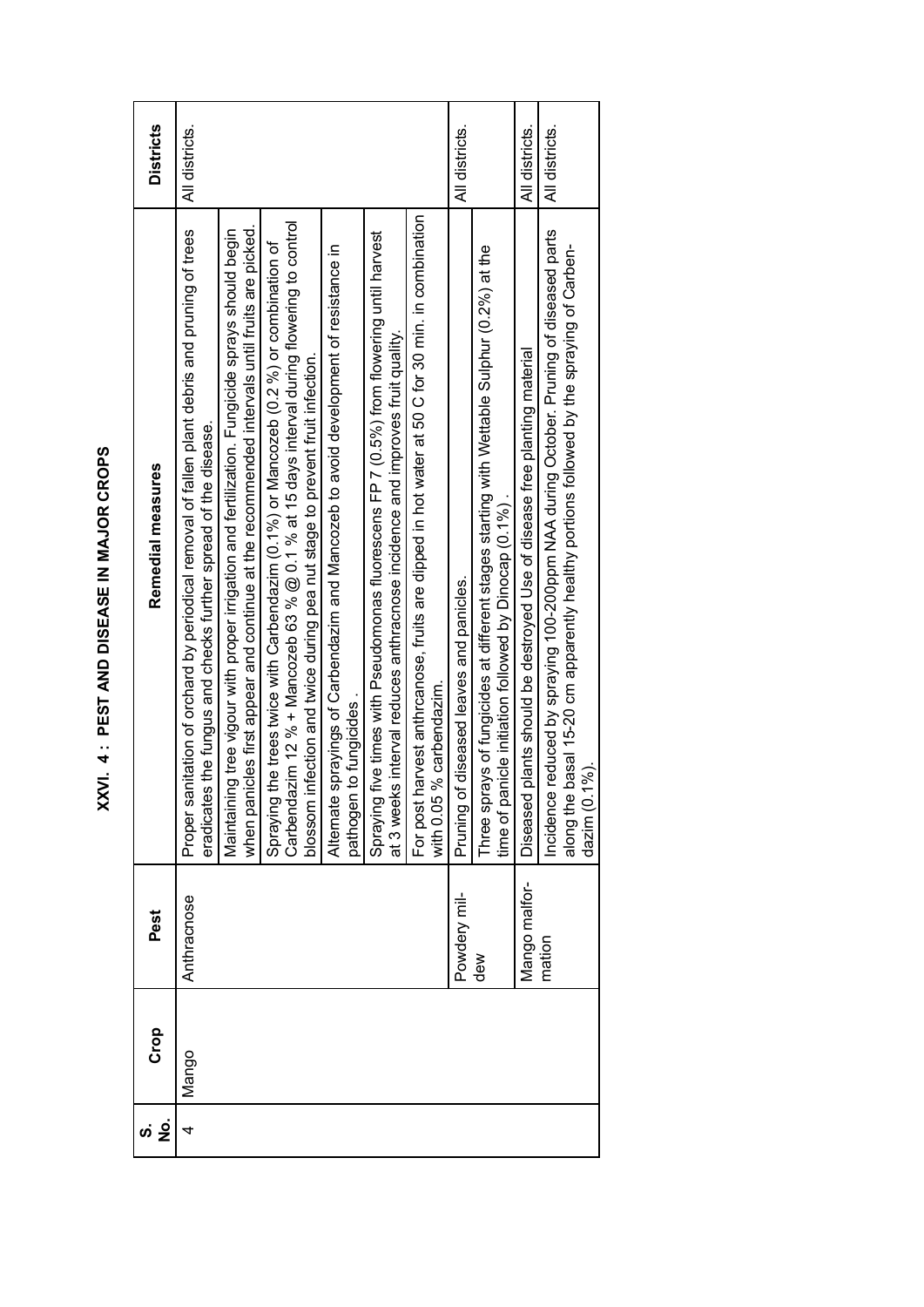| Crop   | Pest          | Remedial measures                                                                                                                                                                                  | <b>Districts</b> |
|--------|---------------|----------------------------------------------------------------------------------------------------------------------------------------------------------------------------------------------------|------------------|
| Banana | Fusarium wilt | tion, use of disease free planting material/ tissue culture plants can reduce disease incidence<br>Considering the long-term survival of F. oxysporum f. sp. cubense in soil, proper field sanita- | All districts.   |
|        |               | Severely affected plants should be uprooted and burnt. Highly infected soil should not be<br>replanted with banana at least for 3-4 years                                                          |                  |
|        |               | An integrated approach for management of Fusarium wilt has to be followed by use of patho-                                                                                                         |                  |
|        |               | sucker before planting), Sucker dipping with 0.2 % carbendazim for 45 minutes at the time of<br>gen free suckers, pairing of suckers (Sucker treatment with Carbofuran granules@ 40 g /            |                  |
|        |               | planting, corm injection with 2% Carbendazim (3ml/plant) or capsule application with Carben-                                                                                                       |                  |
|        |               | dazim (50mg/capsule)/ at 3rd, 5th and 7th month after planting will offer protection to the wilt<br>susceptible cultivars.                                                                         |                  |
|        |               |                                                                                                                                                                                                    |                  |
|        |               | Application of Trichoderma viride or Pseudomonas fluorescens @ 50g/ plant at the time of<br>and at 4th, 6th and 8th month reduces the disease incidence<br>planting                                |                  |
|        | Banana Bunchy | Eradication of infected plants and sword suckers. Strict quarantine measures to be followed                                                                                                        | All districts.   |
|        | Top Disease   | virus free planting materials.<br>Ensure                                                                                                                                                           |                  |
|        |               | Avoid cucurbitaceous crops around banana field                                                                                                                                                     |                  |
|        |               | Spraying dimethoate 0.1 % for vector control Destroy bunchy top virus affected plants by                                                                                                           |                  |
|        |               | application of 200 mg of 2,4 -D / capsule in to corm (7 cm deep) using capsule ap-<br>or inject 5 ml of 2,4-D solution (125 g / lit.) in pseudostem using injector.<br>capsule<br>plicator         |                  |
|        |               | Removal of weeds                                                                                                                                                                                   |                  |

XXVI. 4 : PEST AND DISEASE IN MAJOR CROPS **XXVI. 4 : PEST AND DISEASE IN MAJOR CROPS**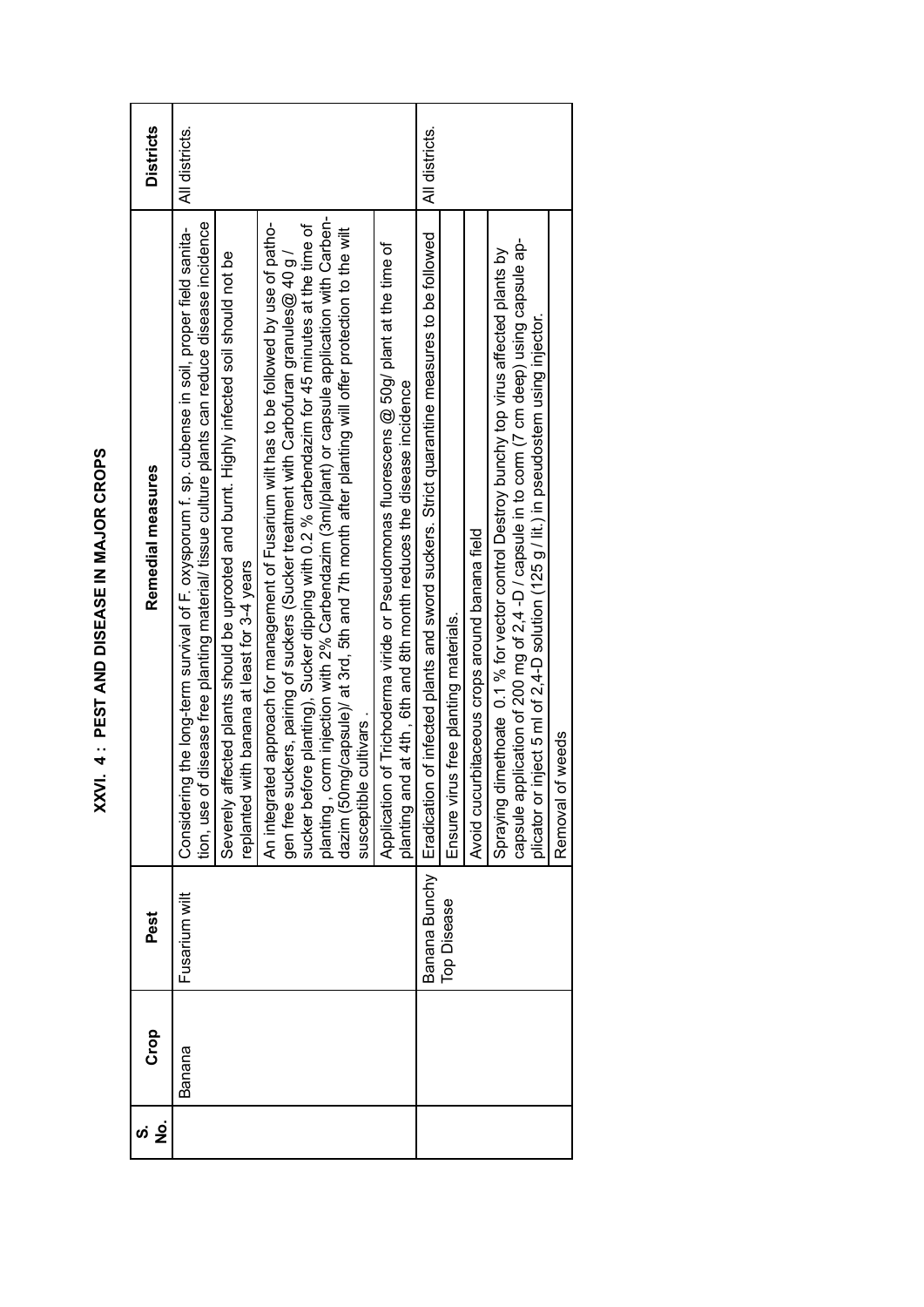| PEST AND DISEASE IN MAJOR AGRICULTURAL / HORTICULTURAL CROPS |               |
|--------------------------------------------------------------|---------------|
|                                                              |               |
|                                                              |               |
|                                                              |               |
|                                                              | _<br>כן<br>בן |
|                                                              |               |

| ഗ      | Crop  | Pest & Disease             | Month of incidence              | Remedial measures/Acre                                                          | <b>Districts</b>  |
|--------|-------|----------------------------|---------------------------------|---------------------------------------------------------------------------------|-------------------|
| ف<br>Z |       |                            |                                 |                                                                                 |                   |
|        | Rice  | Stem borer                 | & August<br>July                | Cartap hydrochloride 50 SP 400g/ac.                                             |                   |
|        |       |                            |                                 | Chlorantraniliprole 18.5 SC @ 60 ml/ac.                                         | All districts.    |
|        |       |                            |                                 | Spray Neem seed kernel Extract 5%                                               |                   |
|        |       | Whorl maggot and           | & August<br>July                | Emamectin benzoate 1.9% EC 170 ml/ Ac                                           | Thanjavur& Coim-  |
|        |       | rice hispa                 |                                 | Fipronil 5% SC $@$ 400 g/ac                                                     | batore.           |
|        |       | Green leaf hopper          | July                            | Imidaclopride 17.8 % 60 ml/ac.                                                  | Transplanted rice |
|        |       |                            |                                 | Carbosulfan 25EC @ 400 ml/ac                                                    | fields.           |
|        |       | Leaf folder                | October                         | Neem seed Kernel extracts 5%                                                    |                   |
|        |       |                            |                                 | Carbosulfan 25EC @ 400 ml/ac                                                    | All districts.    |
|        |       |                            |                                 | Flubendiamide 20% WG 50 g/ac.                                                   |                   |
|        |       | Brown plant hop-           | ember & Decem-<br>$\frac{5}{2}$ | Carbosulfan 25EC @ 400 ml/ac                                                    | Paddy growing     |
|        |       | per                        | ber                             | Imidaclopride 17.8 % 60 ml/ac.                                                  | areas.            |
|        |       |                            |                                 | Chlorantraniliprole 18.5 SC @ 60 ml/ac.                                         |                   |
|        |       | Gall Midge                 | ember-January<br>Ďе<br>О        | Fibronil 5 % SC@ 500 gm/ ac Thiomethaxam 25<br>% WG @ 40 gm/ ac                 | Delta districts   |
|        |       | <b>Rice Blast</b>          | October                         | Picoxystrobin 22.52% w/w SC 240 ml/ Acre<br>Pseudomonas fluorescens -1 Kg/ Acre | All districts.    |
|        |       | Bacterial leaf blight      | June                            | Copper Hydroxide 53.8% DF 600 gm/ acre                                          |                   |
|        |       | Lakshmi disease            | January & February              | Copper Hydroxide 77% WP - 800 gm/ acre                                          |                   |
| $\sim$ | Cumbu | Shoot fly                  | & August<br>July                | Imidacloprid 48.00% FS 480 ml/ acre                                             |                   |
|        |       | Ergot or sugary<br>disease | & August<br>July                | Propiconazole 200 ml/ac.                                                        |                   |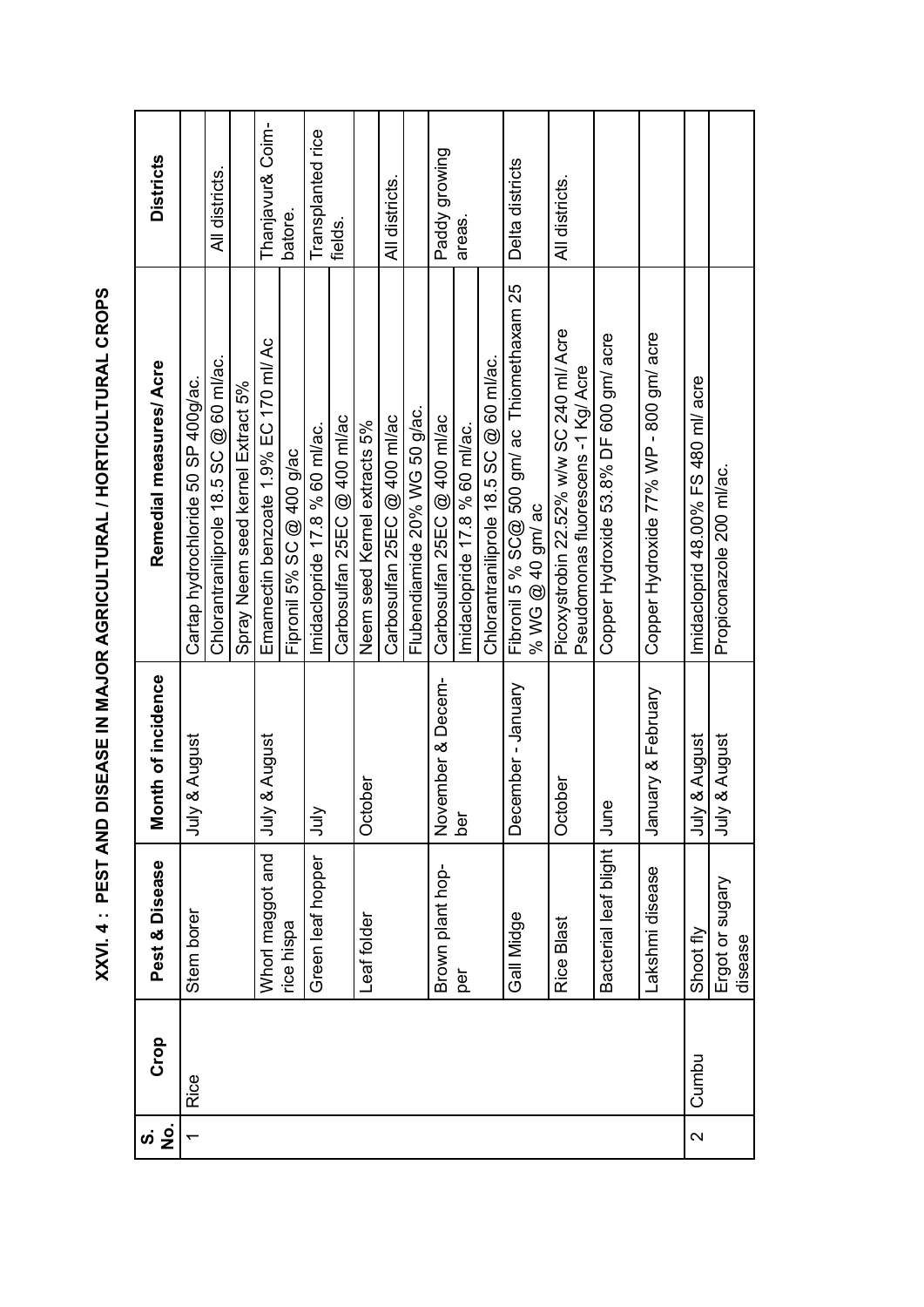| $\frac{1}{2}$<br>$\dot{\bm{\mathsf{o}}}$ | Crop              | Pest & Disease   | Month of incidence               | Remedial measures/ Acre                       | <b>Districts</b>               |
|------------------------------------------|-------------------|------------------|----------------------------------|-----------------------------------------------|--------------------------------|
| S                                        | Maize             | Fall Army Worm   | Thorughout the year              | Pheramone trap - 5 Nos/ Acre                  | Maize growing                  |
|                                          |                   |                  |                                  | Azadirachtin 1% EC 400 ml/ac                  | districts.                     |
|                                          |                   |                  |                                  | Spinetoram 11.7% w/w SC - 100 ml / acre       |                                |
|                                          |                   |                  |                                  | Flubendiamide 480 SC 60 ml                    |                                |
|                                          |                   |                  |                                  | Chlorantraniliprole 18.5% SC-80 ml/ acre      |                                |
|                                          |                   |                  |                                  | Emamectin benzoate 5% SG -80 gm/ Acre         |                                |
| 4                                        | Sorghum           | Shoot fly        | November & Decem-<br>ber         | Imidacloprid 48.00% FS 480 ml/ acre           | Sorgum growing<br>districts    |
|                                          |                   | Earhead bug      | Vien<br>Jan                      | Neem seed Kernel extracts 5%                  |                                |
|                                          |                   |                  |                                  | Phosalone 04.00% DP -10 Kg/ Acre              |                                |
| LO                                       | Ragi              | Neck blast       | uary & February<br>nap<br>Jan    | Zineb75%WP - 600 to 800 gm/ Acre              | Ragi growing dis-              |
|                                          |                   |                  |                                  | Carbandazim 200 gm/ acre                      | tricts.                        |
|                                          |                   |                  |                                  | Pseudomonas fluorescens -2 gm/Lit             |                                |
| $\circ$                                  | Pulses            | Aphid and yellow | rch - April<br>Nar               | Imidacloprid 17.8 % 100 ml/ac.                | All districts                  |
|                                          |                   | mosaic virus     |                                  | Use Resistant varieties VBN4, VBN6, VBN7      |                                |
|                                          |                   | Powdery mildew   | rember & Decem-<br>$\frac{5}{2}$ | Propiconazole 200 ml/ac.                      | All districts.                 |
|                                          |                   | and leaf spot    | ber                              | Neem seed Kernel extracts 5%                  |                                |
|                                          |                   |                  |                                  | Carbandazim 200 gm/ acre                      |                                |
| $\overline{ }$                           | <b>Ground Nut</b> | White grub       | All seasons                      | Carbofuran 3 G @ 20 kg/ac                     | Dindigul.                      |
|                                          |                   |                  |                                  | Fipronil 40.0%+Imidacloprid 40.0% WG-120 gm / |                                |
|                                          |                   |                  |                                  | acre                                          |                                |
|                                          |                   | Leaf spot        | August & October                 | Carbendazim @ 2 g/ltr                         | All districts.                 |
|                                          |                   |                  |                                  | Hexaconazole @ 2 ml/ac                        |                                |
|                                          |                   | eaf miner        | July                             | Oxydemeton-methyl 25.00% EC 400 ml/ Acre      | All districts                  |
| $\infty$                                 | Gingelly          | Leaf webber      | August & February                | Neem seed Kernel extracts 5%                  | Gingelly growing<br>districts. |

XXVI. 4 : PEST AND DISEASE IN MAJOR AGRICULTURAL / HORTICULTURAL CROPS **XXVI. 4 : PEST AND DISEASE IN MAJOR AGRICULTURAL / HORTICULTURAL CROPS**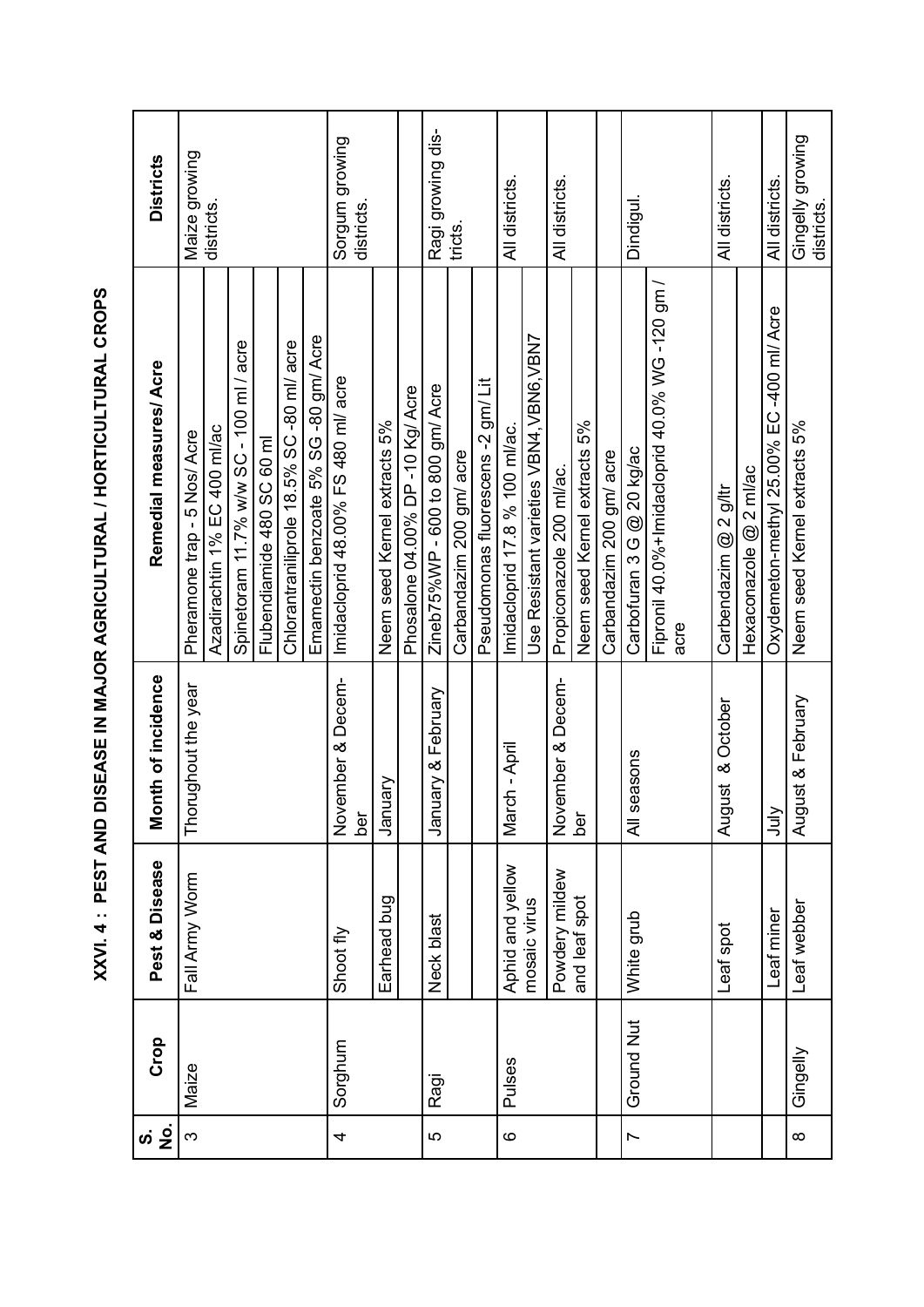| <u>ہ</u><br>Z<br>ທ່ | Crop    | Pest & Disease                       | Month of incidence   | Remedial measures/ Acre                                                                        | <b>Districts</b>                      |
|---------------------|---------|--------------------------------------|----------------------|------------------------------------------------------------------------------------------------|---------------------------------------|
| တ                   | Cotton  | Cotton Pink Boll                     | December - January   | Yellow sticky traps 5 No/ac.                                                                   | All cotton growing                    |
|                     |         | Worms                                |                      | Phermone traps 5 No/ac.                                                                        | districts                             |
|                     |         |                                      |                      | Imidacloprid 17.8 % SL @ 40 ml/ac.                                                             |                                       |
|                     |         |                                      |                      | Profenophos 50 % EC - 800 ml/ Acre                                                             |                                       |
|                     |         | Stem weevil                          | & December<br>∖inr   | Chlorpyriphos $@$ 2.5 ml + Carbendazim 1g/ltr.                                                 |                                       |
|                     |         | Aphid, White fly<br>Jassids & Thrips | October              | Acetamipride 20 SP @ 40 g/ac.<br>Buprofezin 25.00% SC - 400 ml/ acre                           | Coimbatore, Dhar-<br>mapuri, Madurai, |
|                     |         |                                      |                      |                                                                                                | Perambalur &<br>Tirunelveli.          |
| $\overline{0}$      | Coconut | Rugose spiraling                     | June & Novem-<br>Мay | Encarsia parasitoids -100 nos./ Acre, chrysopids-                                              | All coconut grow-                     |
|                     |         | whitefly                             | ber                  | 400 / acre, Yellow sticky traps 5 No/ac, Neemoil<br>3% spray                                   | ing districts                         |
|                     |         | Rhinocerous                          |                      | 1. Metarhizium anisoplae - 1 Kg/ Manure pit                                                    |                                       |
|                     |         | beetle                               |                      | 2. Application of neem seed powder+ sand(1:2<br>ratio) - 150 gm/ Palm                          |                                       |
|                     |         |                                      |                      |                                                                                                |                                       |
|                     |         | Red palm weevil                      |                      | Setting up of attractat traps containing sugarcane                                             |                                       |
|                     |         |                                      |                      | molasses 21/2 kg or toddy 21/2 litres + acetic acid                                            |                                       |
|                     |         |                                      |                      | 5 ml+ yeast 5 gm + logitudinally split tender coco-                                            |                                       |
|                     |         |                                      |                      | nut stem of green petiole of leaves of 30 numbers<br>in one acre to trap adult red palm weevil |                                       |
|                     |         |                                      |                      | Pheramone trap $@$ 1 per 2 ha                                                                  |                                       |
|                     |         | Black headed cat-                    |                      | Release of larval of (Bethylid), Bracconids and                                                |                                       |
|                     |         | erpillar                             |                      | Ichneumonid $@3000$ /ha                                                                        |                                       |
|                     |         | <b>Budrot</b>                        |                      | Spray 1 % Bordeaux minstrue or copper oxychlo-                                                 |                                       |
|                     |         |                                      |                      | ride @0.25 % on crown region as pre monsoon<br>Spray                                           |                                       |
|                     |         |                                      |                      |                                                                                                |                                       |

XXVI. 4 : PEST AND DISEASE IN MAJOR AGRICULTURAL / HORTICULTURAL CROPS **XXVI. 4 : PEST AND DISEASE IN MAJOR AGRICULTURAL / HORTICULTURAL CROPS**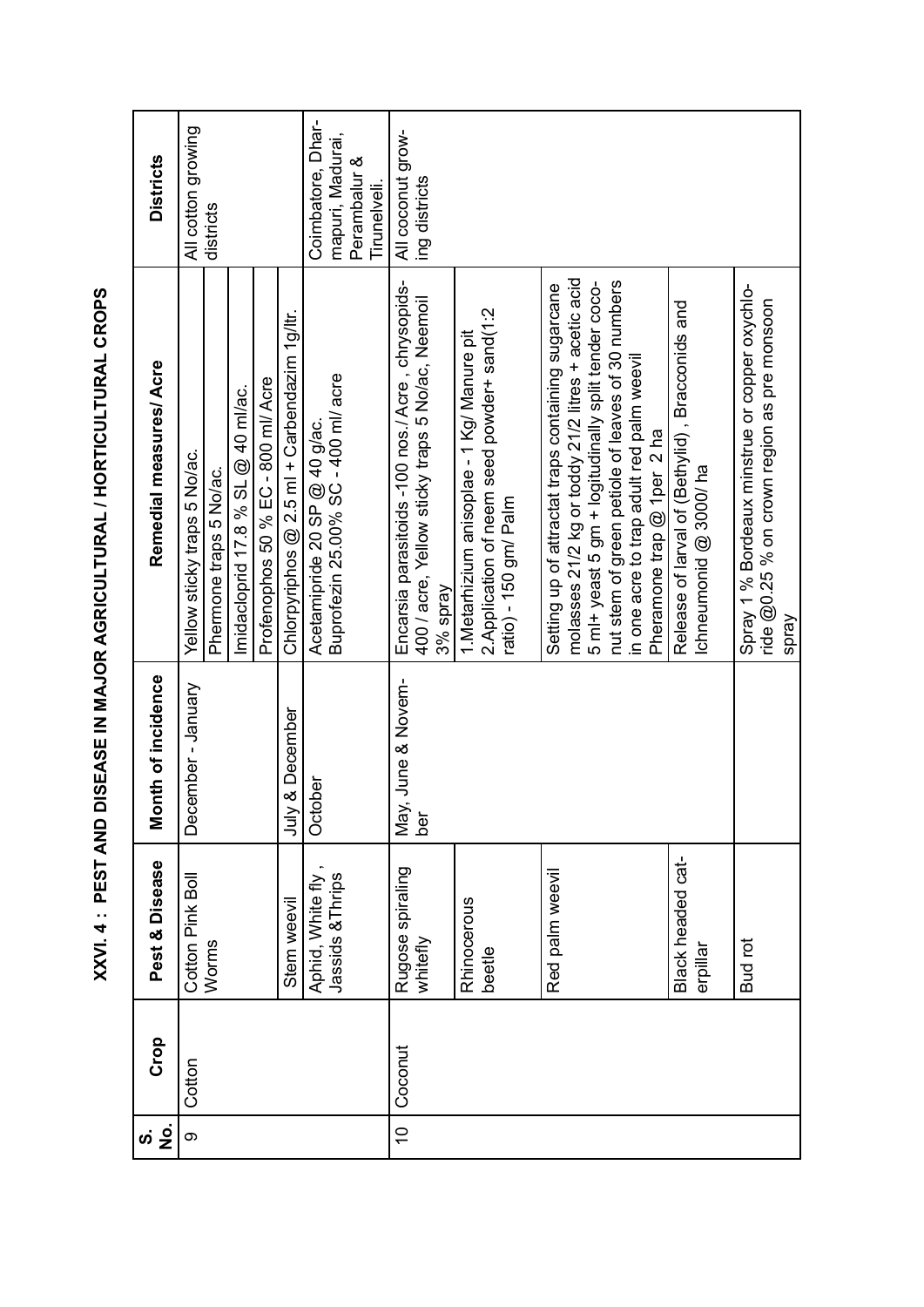| ġ     | Crop      | Pest & Disease    | Month of incidence | Remedial measures/ Acre                                                             | <b>Districts</b>                  |
|-------|-----------|-------------------|--------------------|-------------------------------------------------------------------------------------|-----------------------------------|
| $\pm$ | Sugarcane | Early shoot borer | April, May         | Chlorantraniliprole 0.4 % G - 7.5 kg/ Acre<br>Fibronil 5% SC - 600 ml/ acre         | Sugarcane grow-<br>ing districts. |
|       |           | Internode borer   | April, May         | Trichogramma chilonis @ 1 cc/ per release /Acre-<br>6 releases $@$ 15 days interval |                                   |
|       |           | Pyrilla           | April ,May         | Release of Chrysopid @400 egg/acre                                                  |                                   |
|       |           | Root grub         | April ,May         | Collect and destroy adult beetles<br>Set up light trap to destroy adult             |                                   |
|       |           |                   |                    | Spray Imdiacloprid 17.8 % SL @140 ml/ Acre                                          |                                   |
|       |           | Smut              | ∖lul               | Set treatment with fungicide                                                        |                                   |
|       |           |                   |                    | carbendazim 1 g/lt.                                                                 |                                   |
|       |           | sett rot          | ∖lul               | Use resistant varieties                                                             |                                   |
|       |           |                   |                    | Ensure proper drainage and planting in 1 to 2 cm                                    |                                   |
|       |           |                   |                    | depth                                                                               |                                   |
|       |           |                   |                    | Carbendazim 50%-1 g/lit                                                             |                                   |

XXVI. 4 : PEST AND DISEASE IN MAJOR AGRICULTURAL / HORTICULTURAL CROPS **XXVI. 4 : PEST AND DISEASE IN MAJOR AGRICULTURAL / HORTICULTURAL CROPS**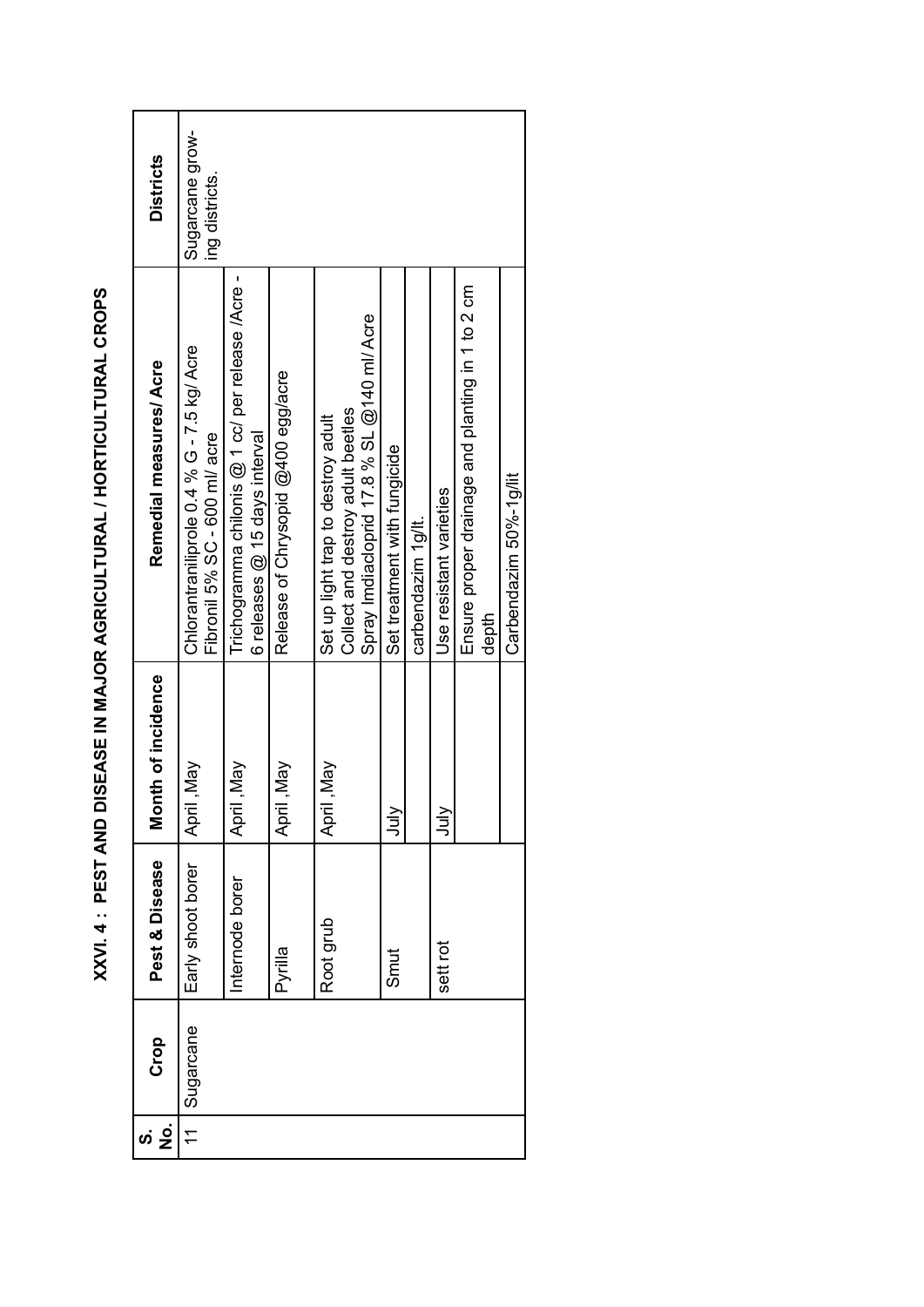| j              |
|----------------|
| .<br>.<br>.    |
| Ē<br>・・・・・・・・・ |
| į              |
| ししし            |
|                |
|                |

|                   | Crop          | Pest                                    | Remedial measures                                                                                                                                  | <b>Districts</b> |
|-------------------|---------------|-----------------------------------------|----------------------------------------------------------------------------------------------------------------------------------------------------|------------------|
|                   | Brinjal       | Shoot and fruit<br>borer                | Collection and destruction of infected plant parts like shoot, buds and Fruits                                                                     | All districts.   |
|                   |               |                                         | Spray any of the following at 30 days after planting at fortnightly interval                                                                       |                  |
|                   |               |                                         | 1.Quinalphos 25 EC 2ml/Lit+Teepol 1 ml/Lit                                                                                                         |                  |
|                   |               |                                         | 2. Spray Neem seed kernel Extract 5%                                                                                                               |                  |
|                   |               |                                         | ithetic pyrethroids<br>Aviod syr                                                                                                                   |                  |
|                   |               |                                         | Grow resistant varieties                                                                                                                           |                  |
| $\mathbf{\Omega}$ | Tomato        | Fruit Borer                             | days old marigold as trap crop with 25 days old Tomato sseedlings @1:16 row ratio.<br>Plant 40                                                     | All districts.   |
|                   |               |                                         | Set up Pheromone traps at 12/Ha                                                                                                                    |                  |
|                   |               |                                         | nd destroy infested fruits, leaves, egg and gregarious larvae.<br>Collect ar                                                                       |                  |
|                   |               |                                         | ETL (5% fruit damage) spray quinalphos 2.5 ml/lit (or) Bacillus thuringiensis @2g/lit<br>Based on                                                  |                  |
|                   |               |                                         | twice Trichogramma chilonis @50,000/Ha release from flowering onwards at 10<br>days interval.<br>Release                                           |                  |
|                   |               |                                         | Grow resistant varieties                                                                                                                           |                  |
| က                 | <b>Bhendi</b> | Sucking pests                           | Grow whitel fly tolerant varieties like Arka Anamika or fruit borer resistant varietites.                                                          | All districts.   |
|                   |               | aphids an white<br>(Leaf hopper,<br>ر∕⊪ | Spray Dimethoate 30 EC 2ml/lit or NSKE 5% (50 g/Lit)                                                                                               |                  |
|                   |               | Fruit Borer                             | Set up Pheromone traps at 12/Ha                                                                                                                    |                  |
|                   |               |                                         | Collection and disposal of infested plant parts                                                                                                    |                  |
|                   |               |                                         | Trichogramma egg parasitoid @1.0 Lakh/Ha<br>Release                                                                                                |                  |
|                   |               |                                         | first instar grubs of Chrysoperla carnea @10,000/Ha<br>Release                                                                                     |                  |
|                   |               |                                         | Spray Bacillus thuringiensis @2g/lit                                                                                                               |                  |
|                   |               |                                         | ETL (5% fruit damage) spray cartap hydrochloride 5.0 sp 2g/lit or cartap hydro chlo-<br>rp 1g/lit.Combined with NSKE 5%.<br>Based on<br>ride 5.0 w |                  |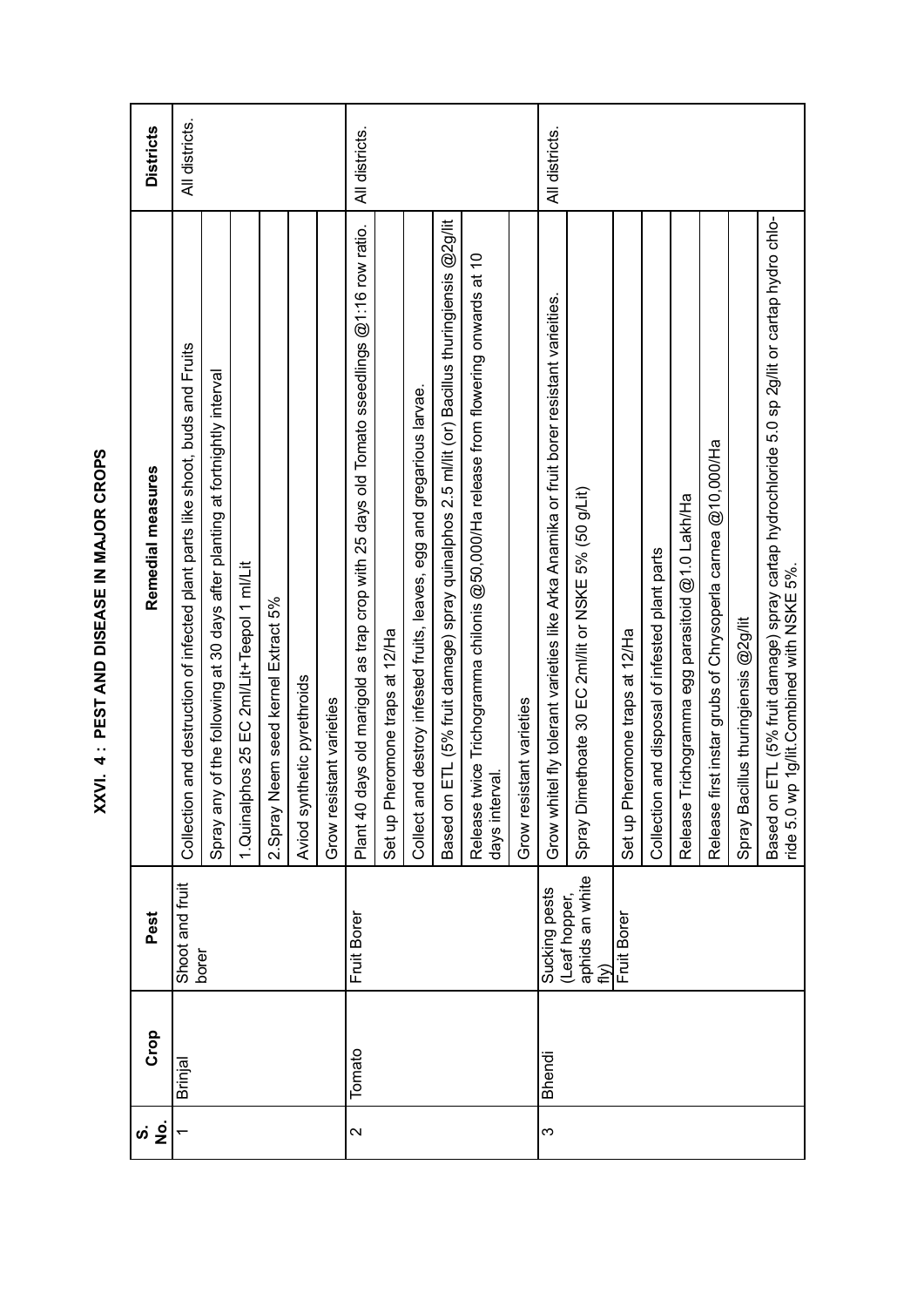| にくにく      |  |
|-----------|--|
|           |  |
| ここ しくしくこく |  |
| Ĩ,        |  |
| トロロロ      |  |
| J         |  |

|                                           | <b>Districts</b>  | All districts.                                                                                                                                                                                                                                                            | All districts.                                                                                                                                                                                                                                                                                                                                                                                                                                                                                                                                                                                                                                                                                                                     | All districts.                                                                                                                                                                                                                                  | All districts.<br>All districts.                                                                                                                                                                                                             | All districts.                                                                                                                                                                                                                                                                                                                                                                                                                                                                                                    |
|-------------------------------------------|-------------------|---------------------------------------------------------------------------------------------------------------------------------------------------------------------------------------------------------------------------------------------------------------------------|------------------------------------------------------------------------------------------------------------------------------------------------------------------------------------------------------------------------------------------------------------------------------------------------------------------------------------------------------------------------------------------------------------------------------------------------------------------------------------------------------------------------------------------------------------------------------------------------------------------------------------------------------------------------------------------------------------------------------------|-------------------------------------------------------------------------------------------------------------------------------------------------------------------------------------------------------------------------------------------------|----------------------------------------------------------------------------------------------------------------------------------------------------------------------------------------------------------------------------------------------|-------------------------------------------------------------------------------------------------------------------------------------------------------------------------------------------------------------------------------------------------------------------------------------------------------------------------------------------------------------------------------------------------------------------------------------------------------------------------------------------------------------------|
| XXVI. 4 : PEST AND DISEASE IN MAJOR CROPS | Remedial measures | Frequent raking of soil beneath the crop to expose and kill the eggs and grubs.<br>lection and destruction of infested leaves and fruits<br>Spray malathion 50 EC 1 ml/lit, dimethoate 30 EC 2 ml/lit.<br>Early planting of pumpkin during October - November<br>Hand col | Poison baiting may be employed with saturated sugar solution 5 ml + malathion 50 EC 5 ml +<br>Attractants like citronella oil, eucalyptus oil, acetic acid (vinegar), dextrose and lactic acid may<br>100 ml fermented palm juice. This mixture may be kept in earthern vessels in many places in<br>In endernic areas, sowing time to be adjusted in such a way that fruiting does not coincide<br>Ribbed gourd may be grown as a trap crop and malathion 2 milit, may be sprayed on the<br>congregating adult files on the under surface of leaves.<br>Fruit fly resistant pumpkin varieties may be grown.<br>Use fishmeal trap to attract and kill the flies.<br>to trap adult flies.<br>with monsoon.<br>be used<br>the field. | Spray two rounds of acephate 75 SP $@$ 1 g/lit, phosalone 35 EC $@$ 1.5ml/lit. First at the time of panicle emergence and the second a fortnight later.<br>Burning the congregating caterpillars on the bark with flame thrower / burning flame | evening hours at 21 day intervals four times mini-<br>Spray NSKE 5% (50 g/lit), Neem Cake Extract 5% or Neem<br>Spray in the early morning hours or late<br>mum. Neem Oil 3%, malathion 1 ml/lit<br>Oil 3 ml/lit. Spray dimethoate 2 ml/lit. | Soil incorporation of lindane 1.3 D 20 g/plant, 10-20 g/plant Carbofuran 3G 10 g/plant around<br>Spray Imidechlopride 0.5 ml or dimethoate $@$ 2 ml/lit towards the crown and pseudostem<br>base thrice at 21 day intervals.<br>Trapping the adult weevils by placing chopped pseudostem in the cropped area<br>ng healthy plantation by periodical removal of dry leaves and suckers<br>of infested trees by chopping and burning<br>Selecting infestation - free suckers<br>pseudostem<br>Maintaini<br>Disposal |
|                                           | Pest              | Pumpkin beetle<br>and Leaf cater<br>pillar                                                                                                                                                                                                                                | Fruit fly                                                                                                                                                                                                                                                                                                                                                                                                                                                                                                                                                                                                                                                                                                                          | Hairy cater pillar<br>hoppers, shoot<br>Infloresence<br>webber                                                                                                                                                                                  | <b>Tea Mosquito</b><br>Leaf miner<br>Bug                                                                                                                                                                                                     | Banana aphid<br>Rhizome (or)<br>Pseudostem<br>Corm weevil<br>(Vector of<br>Bunchy top<br>disease)<br>weevil                                                                                                                                                                                                                                                                                                                                                                                                       |
|                                           | Crop              | Cucurbits                                                                                                                                                                                                                                                                 |                                                                                                                                                                                                                                                                                                                                                                                                                                                                                                                                                                                                                                                                                                                                    | Moringa<br>Mango                                                                                                                                                                                                                                | Guava<br>Citrus                                                                                                                                                                                                                              | Banana                                                                                                                                                                                                                                                                                                                                                                                                                                                                                                            |
|                                           |                   | 4                                                                                                                                                                                                                                                                         |                                                                                                                                                                                                                                                                                                                                                                                                                                                                                                                                                                                                                                                                                                                                    | ပေ ထ                                                                                                                                                                                                                                            | ∞<br>Ľ                                                                                                                                                                                                                                       | တ                                                                                                                                                                                                                                                                                                                                                                                                                                                                                                                 |